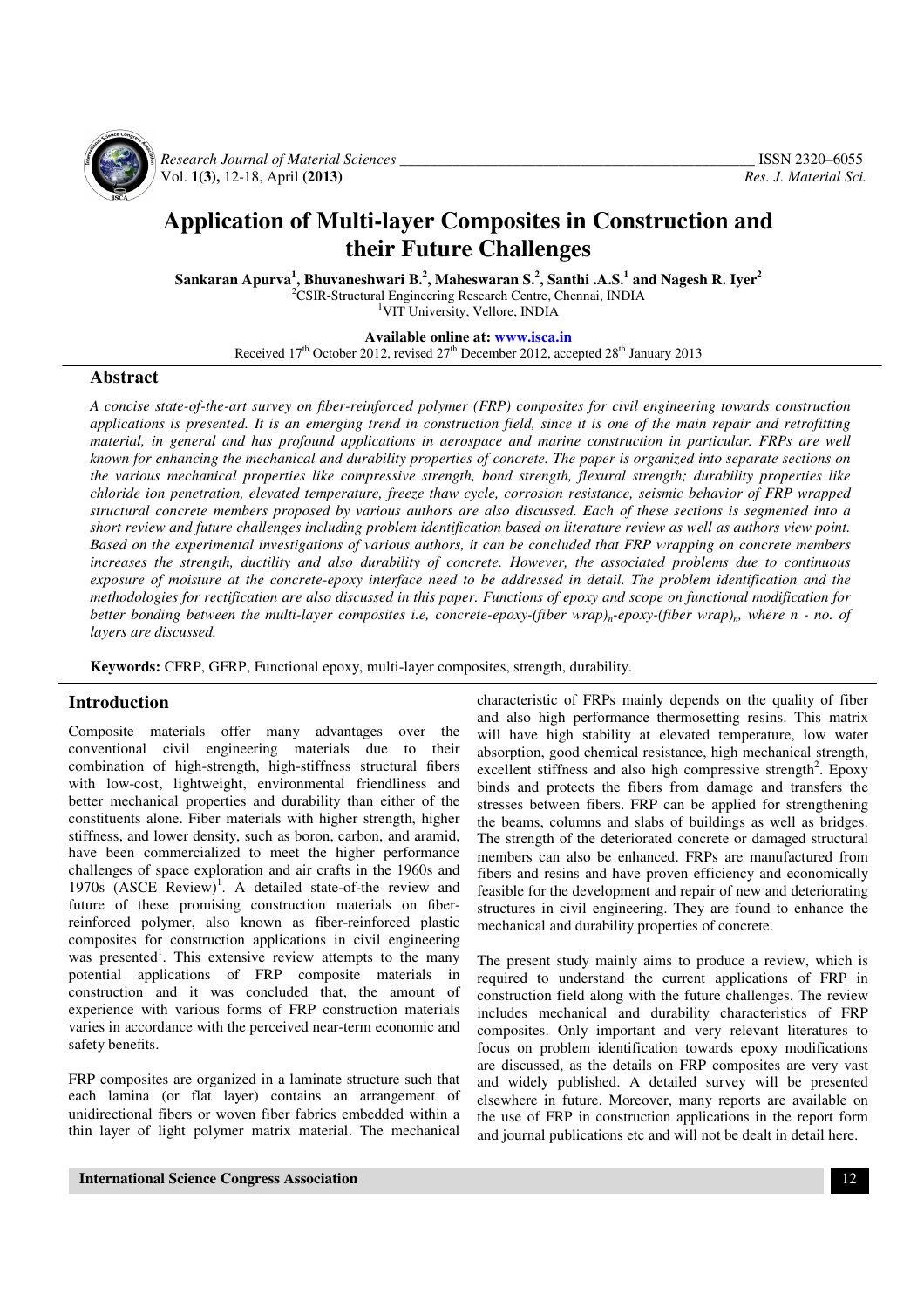# **Mechanical Characteristics**

Various mechanical characteristics such as compressive strength, flexural strength, bond strength and load-deflection properties studied by various authors are well documented  $3-14$ . A brief review on these aspects is presented below.

# **Compressive Strength**

The compressive strength of the control specimens and FRP concrete specimens were found and compared in several studies.

Carbon Fiber Reinforced Polymer (CFRP) wraps enhanced the strength and ductility of concrete. This was due to the curtailment of lateral dilation of concrete. The fiber was wrapped for different length as 100mm, 200mm and 300mm and also the layers of CFRP wraps were one, two and three. The strength was higher, when the wrap width was large and thicker<sup>3</sup>.

In order to avoid the air voids between the concrete and the CFRP wrap that lead to debonding, the use of CFRP as narrow strips with spacing was proposed. The wrapping thickness on the concrete was also varied. It was found that narrow strips of CFRP were easy to apply and the air voids were removed due to the spacing between the wraps. The stress and strain capacities of the specimen were also found to have increased. Even though the thickness was increased further, the maximum strength of 1.54 times could be obtained<sup>4</sup>.

The strength and modulus of elasticity of concrete compression member increased even at elevated temperatures. ASTM C-469- 2495-01 was used to evaluate the modulus of elasticity of FRP wrapped concrete. It is reported in this study that 90% of strength increment is possible for the specimens having one layer of CFRP wrapping, when compared to control<sup>5</sup>.

The number of layers of Glass Fiber Reinforced Polymer (GFRP) wraps and the aspect ratio of the fiber also has impact on compressive strength. The compressive strength was increased and better confinement resulted with increase in number of layers of GFRP. Load carrying capacity and ductility of the compression member were also found to have increased. But the load carrying capacity decreased with increase in aspect ratio<sup>6</sup>.

The specimens were wrapped with CFRP composite of various layers such as 0, 1, 2 and 3 layers. The orientation of fiber was varied such as  $0^{\circ}$ ,  $90^{\circ}$ ,  $+45^{\circ}$  and  $-45^{\circ}$  with respect to hoop direction. It was concluded that the compressive strength increased from about 39MPa to79 MPa for one layer of CFRP, if fibers are oriented in transverse direction<sup>7</sup>.

The compressive strength of concrete specimens wrapped with CFRP composites in the weaker part of the concrete was examined. It was concluded that CFRP wrapping increases the strength of the deteriorated portion and the load capacity of the entire column. The greater the number of CFRP layers, the greater the gain in load capacities were achieved<sup>8</sup>.

**Flexural Strength:** The flexural strength of the concrete beams were casted with NSM (Near Surface Mounted) CFRP rebar, NSM CFRP strips, NSM GFRP thermoplastic strips, externally bonded CFRP strips and externally bonded GFRP thermoplastic strips. It was found that the beams strengthened with NSM FRP reinforcement achieved higher ultimate load than beams strengthened with externally bonded FRP reinforcement<sup>9</sup>.

The reinforced concrete rectangular beam with epoxy bonded CFRP laminate were studied. CFRP laminates were bonded to the soffit of the beam as one, two and three layers. The strengthened beams failed by crushing, but there was significant increase in flexural capacity. Maximum of 92% increase of flexural capacity was obtained with 3 laminates of CFRP. The ductility and flexural stiffness were also increased with increase in number of laminates. The stress-strain curve was found to be linear upto fracture<sup>10</sup>.

**Bond Strength:** The experimental results on environmentally conditioned CFRP reinforcements bonded to concrete was studied. The Young's modulus and tensile strength of fiber were according to ASTMD 3039. The concrete specimens were subjected to external CFRP wraps. The concrete specimens were conditioned by freeze thaw cycles and its bonding was determined. Some specimens that were conditioned before fiber wrapping showed decrease in compressive strength. Debonding tests were discussed in terms of bonding length. It was observed that the debonding force was higher for the specimen having reinforcing length 400mm and debonding is not majorly affected by freeze-thaw cycles $<sup>11</sup>$ .</sup>

The efficiency of CFRP strengthening to maintain and enhance the bond between corroded steel reinforcement and concrete was studied. This was conducted by pull out test. The ultimate bond strength increased when the reinforcement steel in the specimen was corroded. The failure mode was changed from brittle failure to ductile failure. The confining effect increased with increase in cover depth to steel rebar diameter ratio only upto 2.3. Even though there was progressive corrosion upto 15%, the ultimate bond strength increased<sup>12</sup>.

The changes in bond strength of reinforcing bars due to external confinement were studied<sup>13</sup>. The specimens were designed such that there were insufficient anchorage length and small cover thickness equal to bar diameter. FRP were wrapped on the specimen and tested. The bond strength of the specimen subjected to FRP wrap increased. The increase in number of layers of CFRP and increase in modulus of elasticity of fiber increased the bond strength.

**Load-Deflection Properties:** The reinforced concrete beam strengthened with GFRP laminates were examined<sup>14</sup>. The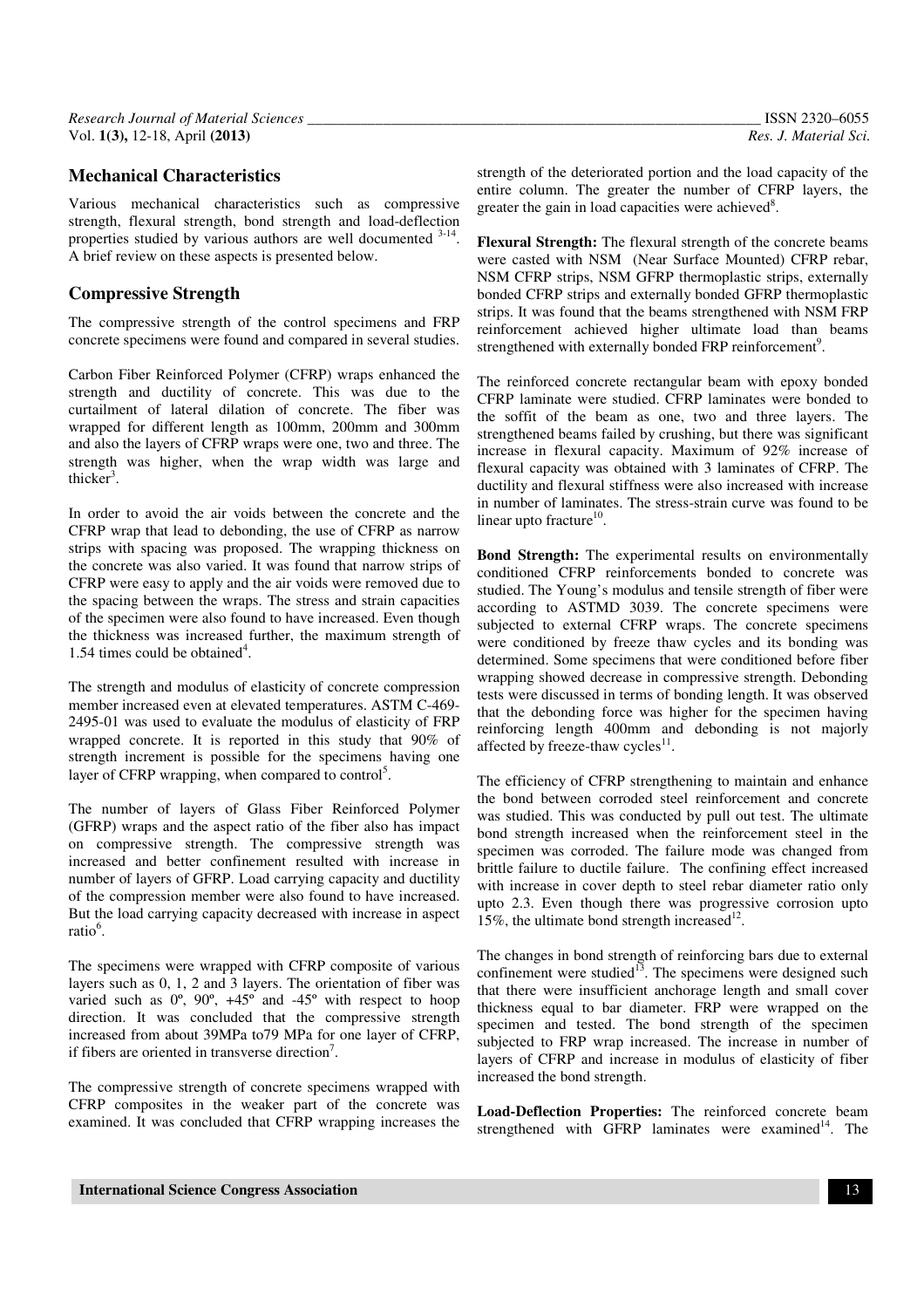| Research Journal of Material Sciences | ISSN 2320-6055        |
|---------------------------------------|-----------------------|
| Vol. $1(3)$ , 12-18, April $(2013)$   | Res. J. Material Sci. |

flexural and load-deflection properties were studied. The beams were subjected to various environmental conditions such as controlled laboratory environment, outside environment, wetdry normal water environment, wet–dry saline water environment and wet–dry alkaline (NaOH) environment. The deflection due to loading decreased due to GFRP wrap, when compared to control specimen.

Based on ideas of various authors, the research can be further extended to increase the strength and reduce the deflection. This can be achieved by wrapping FRP on concrete in various orientations and also by increasing the layer of FRP sheets.

# **Durability Characteristics**

Although the term 'durability' is widely used, its meaning and implications are very much ambiguous<sup>15</sup>. Various durability characteristics such as chloride ion penetration, freeze thaw cycles, fire resistance etc., were studied in different exposure conditions by several authors<sup>16-23</sup>. A brief review on these aspects is presented below.

**Chloride Ion Penetration:** The resistance of chloride ion penetration in concrete specimens with FRP wrapping were discussed<sup>16</sup>. The various specimens such as corroded specimen, FRP wrapped and then subjected to corrosion, one and two layers of CFRP and GFRP wrapped specimen were examined by subjecting it to corrosion by using NaCl solution. Full wrapping of CFRP laminates reduced 70% of chloride ion penetration. The beams strengthened with FRP achieved the unsalted original strength even in corrosive environment.

The effect of chloride content on the bond behavior between concrete and FRP plate were discussed<sup>17</sup>. The FRP strengthened concrete specimens were subjected to corrosion by immersing it in NaCl (3% to 15%) and Direct Shear Test was conducted. It was found that there was a small decrease in the debonding load due to degradation of adhesive. But then, the load increases when the immersion time increases due to the hydration of cement. But finally there was decrease in the debonding load.

The effect of FRP wraps on corrosion of concrete and also cracking of concrete specimens that were chloride contaminated were experimentally studied<sup>18</sup>. The specimens wrapped with FRP were subjected to accelerated corrosion for 80 days. The specimens were regularly monitored for their concrete expansion throughout the corrosion exposure. The expansion throughout the corrosion exposure. The reinforcement bars from the specimen were extracted, rust was cleaned and its mass was found. Due to the FRP wrap and increase in concrete cover to bar diameter, the mass of the reinforcement did not vary and the concrete expansion was less.

**Elevated Temperature:** The variation in modulus of elasticity and the behavior when subjected to elevated temperatures were examined. It was found that the pre-curing of the specimen to high temperatures within the transition temperature of FRP increased the strength and modulus of elasticity of concrete<sup>5</sup>.

FRP composite behavior at elevated temperature and freeze thaw exposure were investigated by various mechanical tests<sup>19</sup>. The FRPs were wrapped to the concrete specimen with epoxy and nano-composite materials and were subjected to uniaxial compression test at high temperatures. It was found that the concrete specimens with FRP wrap by using epoxy resin showed increase in strength and axial strain at elevated temperature. Use of nano-composite improved the mechanical properties even without the curing process at elevated temperatures.

The compressive strength was found for the specimen with 1, 2 and 3 layers of GFRP wrap and in various exposure conditions<sup>20</sup>. It was observed that the strength increased as  $67\%$ , 129% and 150% when compared to control concrete. When the specimens were exposed to high temperature, the strength decreased to 6% for 3 layers of fiber wrap.

**Freeze Thaw Cycles:** The FRP composite behavior during the freeze thaw exposure was investigated $l^{19}$  by conducting various mechanical tests. The FRPs were wrapped to the concrete specimens with epoxy resin. Also nano-composite materials were used instead of epoxy resin and were subjected to uniaxial compression test after freeze thaw cycles. It was found that the concrete specimens with FRP wrap by using epoxy resin showed increase in strength and axial strain at freeze thaw exposure. Use of nano-composite improved the mechanical properties even without the curing process at freeze thaw exposure.

The mechanical behavior of CFRP concrete specimens under heating-cooling cycles  $(-10^{\circ}\text{C})$  to  $50^{\circ}\text{C}$ ) were studied<sup>21</sup>. The specimen was subjected to uniaxial compression test after 200 cycles of heating and cooling. It was found that the strain reduced by 5% when exposed to heating-cooling cycles. The strength increased under sustained loading which caused CFRP to be active. The lateral expansion was also reduced.

**Corrosion:** The structural performance of the corroded concrete specimens wrapped with CFRP were discussed $^{22}$ . Concrete specimens that were wrapped with CFRP and unstrengthened specimen were subjected to various corrosion level as 0%, 5%, 10% and 15%. The U-shaped wrapping of the specimen with CFRP sheets were more effective even during high corrosion rates. The strength was more and the deflection was less than the control specimen.

The corrosion progress of steel were investigated after the rehabilitated concrete specimen treated with FRP composites $^{23}$ . The concrete with embedded steel bar were wrapped with CFRP and GFRP and subjected to accelerated corrosion. Pull out strength and mass loss were calculated. The test results showed that wrapping of FRP composites slowed down the corrosion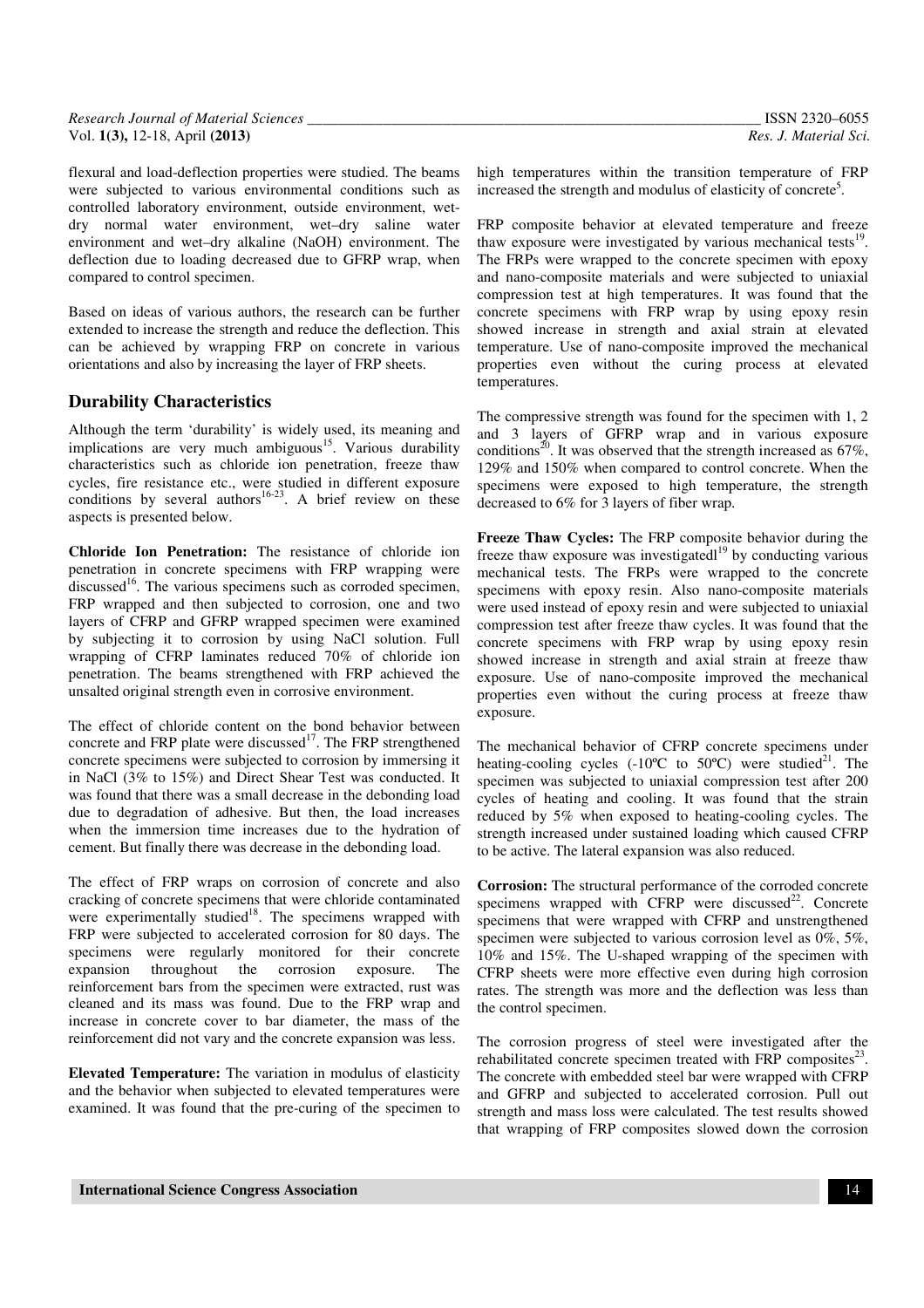*Research Journal of Material Sciences \_\_\_\_\_\_\_\_\_\_\_\_\_\_\_\_\_\_\_\_\_\_\_\_\_\_\_\_\_\_\_\_\_\_\_\_\_\_\_\_\_\_\_\_\_\_\_\_\_\_\_\_\_\_\_\_\_\_\_\_* ISSN 2320–6055 Vol. **1(3),** 12-18, April **(2013)** *Res. J. Material Sci.*

process. There was increase in pull out strength and decrease in mass loss. GFRP resisted corrosion more than CFRP wrapped concrete.

The corrosion resistance of concrete specimens with FRP wrapping was examined<sup>16</sup>. The various specimens such as corroded specimen, FRP wrapped and then subjected to corrosion, one and two layers of CFRP and GFRP wrapped specimen were examined by subjecting it to corrosion by using NaCl solution. Full wrapping of CFRP laminates reduced 70% of chloride ion penetration. The corrosion of reinforcement decreased the ultimate strength of control beams up to 13.6%. The ultimate strength of CFRP post-strengthened beams decreased, when compared to CFRP pre-strengthened beams.

Further studies can be carried out in order to improve the durability properties of concrete. This can be achieved by introducing nano composites, so that it prevents the ingress of water molecules and also other aggressive ions like chloride etc.,

## **Seismic Behaviour**

The seismic performance of CFRP strengthened reinforced concrete frames were examined under low cyclic lateral loading<sup>24</sup>. Two specimens out of which one was reinforced with CFRP at beams, columns and at joints and the other without reinforcement. The information about the crack development, the damage characteristics, the hysteretic curves of the steel bar and CFRP sheets were found. It was indicated that the CFRP sheet reinforced frame showed a good hysteretic energy capacity and higher ductility that indicated a good seismic behavior of CFRP composites.

CFRP's contribution to mechanical and energetic performance and to the modification of the cracking pattern on short columns were evaluated<sup>25</sup>. Short columns undergo shear stress due to low resistance to higher lateral displacements during earthquake. The columns were tested and found that brittle failure changed to ductile failure. The ductility was also found to have increased.

The confinement in columns is necessary and beneficial in both seismic and non-seismic regions<sup>1</sup>. Proper confinement prevents the debonding of internal reinforcement in lap splices. This confinement is provided by wrapping the columns by using FRP composites in which the fiber direction is circumferential. In circular columns, FRP wrap curtails the lateral expansion. The ultimate state ( $f_{cc}$  and  $\varepsilon_{cu}$ ) is characterized by tensile failure of the wrap (figure-1).

#### **MULTI-LAYER COMPOSITES: concrete-epoxy-(fiber wrap)n-epoxy-(fiber wrap)n**

As discussed in the prior sections, it is understood that FRP composite such as concrete-epoxy-FRP, is having the schematic representation of FRP composites as shown in figure-2.



**Figure-1 Axial Stress-Strain response of FRP confined concrete Vs Plain Concrete** 



**Figure-2 Schematic representation of FRP composites on concrete** 

Based on the review by various authors, the strength, durability and also seismic behavior have found to be improved. FRP wrapping has been proven to be effective in repair of concrete structural elements. According to some of the authors view point $11-14$ , proper care must be taken while application of epoxy and fiber sheet. No air voids must be present because it can lead to delamination leading to ingress of aggressive ions and also decrease in strength.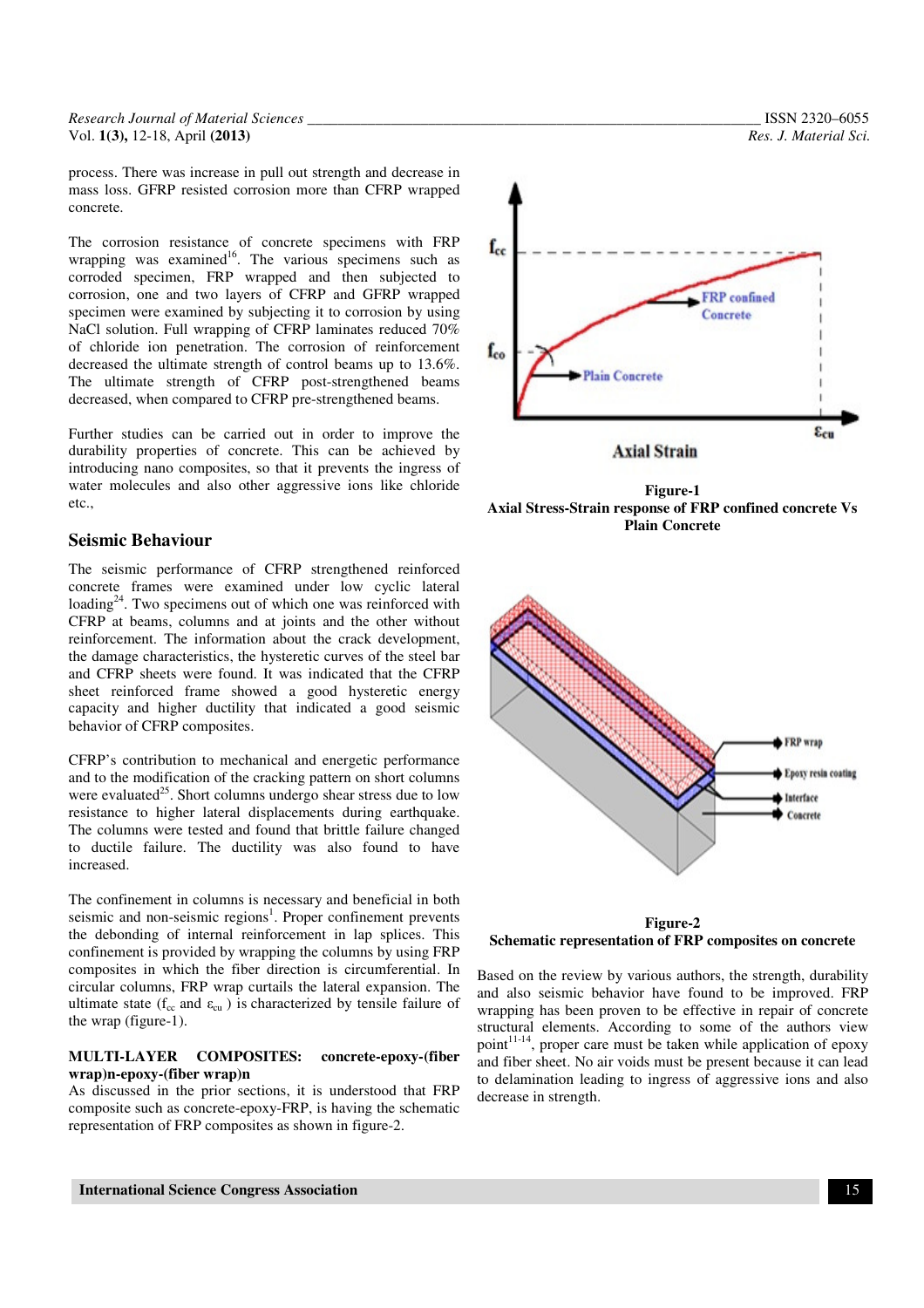#### *Research Journal of Material Sciences \_\_\_\_\_\_\_\_\_\_\_\_\_\_\_\_\_\_\_\_\_\_\_\_\_\_\_\_\_\_\_\_\_\_\_\_\_\_\_\_\_\_\_\_\_\_\_\_\_\_\_\_\_\_\_\_\_\_\_\_* ISSN 2320–6055 Vol. **1(3),** 12-18, April **(2013)** *Res. J. Material Sci.*

The durability of the polymer is a function of aggressive environment where the polymer is placed. Moisture diffuses into all organic polymers leading to change in their mechanical and chemical characteristics. This moisture absorption may cause reversible and irreversible changes in the structure of the polymer. When the FRP wrapped at the repaired portion of the concrete is exposed to moisture for a long period, the FRP delamination occurs. The continuous exposure of moisture on FRP wrapped concrete leads to weakening of epoxy bonds. Thus leading to the entry of water molecules and aggressive ions, which further may cause delamination of FRP from concrete. The schematic illustration of damage in multi-layer system due to epoxy is shown in figure-3. This problem will be polymerized, if the no. of layers of fibers as shown in figure-4 are used while wrapping the concrete. Hence, an immediate attention has to be paid towards developing a functionally active epoxy.



**Figure-3 Schematic damage (delamination) representation of epoxy in FRP-Concrete system due to moisture** 



**Figure-4 Multi Layer of FRP sheet in 0º and 45º orientation** 



**Flow chart on work started at CSIR-SERC towards future challenges on FRP**

The application of an additive to the polymer matrix while manufacturing decreases the moisture diffusion into the polymer<sup>26</sup>. By introducing epoxy layered silicate nanocomposite into the polymer resulted in lowering the permeability and improved the mechanical properties<sup>27</sup>. The tensile behavior of GFRP composite in which the epoxy was modified by using nano silica particles was studied. The fatigue life of GFRP composite was found to have increased by about 3 to 4 times due to silica nano-particles<sup>28</sup>. Various authors<sup>27,29</sup> experimentally studied the modification of epoxy by using clay and also by fumed silica  $SiO<sub>2</sub>$  and multi-wall carbon nanotubes (MWCNT). It was found that clay increased the strength, fire resistance and decreased the permeability. Use of silica and CNT improved the fatigue behavior of FRP composites. Epoxy modification with various nano particles and their tensile, fatigue and also durability characteristics were discessed<sup>30</sup>.

**Work under Progress in SERC-CSIR:** The problem that was identified based on the current research reports, has to be rectified to gain the full benefit of FRP composite application in construction. Towards this, the research work at CSIR-SERC, focuses on functional modification of epoxy inorder to prevent the moisture ingress, bond weakening and also to enhance the mechanical and durability characteristics of FRP composites, since these properties are also associated with the characteristics of epoxy-fiber bonding nature. The flow chart of the work started is shown in figure-5.

#### **Conclusion**

The following conclusions are arrived based on the short review on FRP composites application in construction field. i. The compressive strength of concrete with FRP wrapping increases with increase in number of layers of wrapping. ii. The load-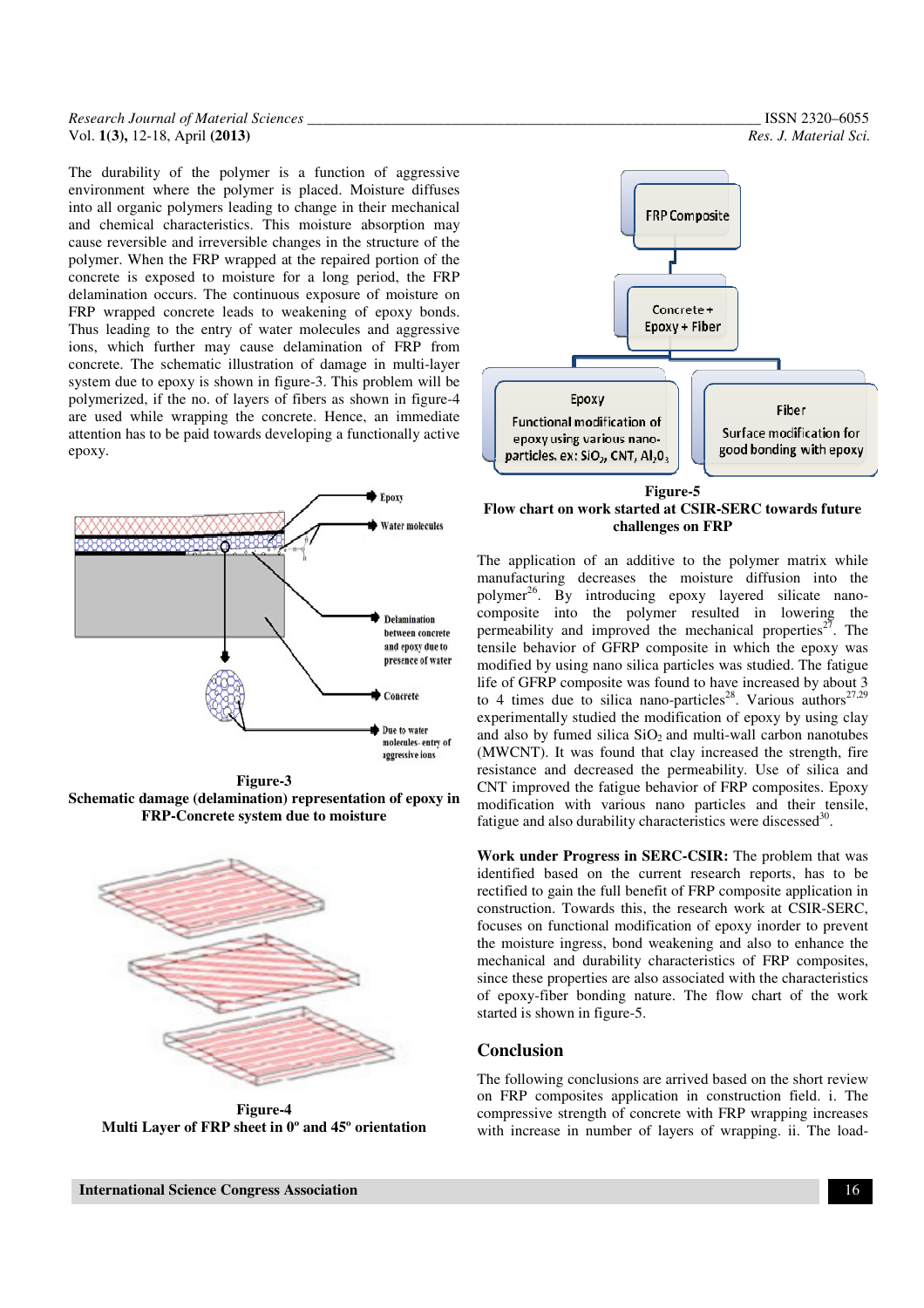| Research Journal of Material Sciences | ISSN 2320-6055        |
|---------------------------------------|-----------------------|
| Vol. $1(3)$ , 12-18, April $(2013)$   | Res. J. Material Sci. |

deflection behavior of the concrete specimens decreased in FRP concrete and the flexural strength increased. iii. The debonding load required was higher due to the effective bond between the concrete and FRP composite. iv. The penetration of chloride ion in the concrete specimen, due to FRP confinement decreased thus causing the reduction of corrosion thereby increasing the strength. v. FRP concrete specimen has good resistance to high temperatures and also freeze thaw exposure. vi. FRP concrete specimen also shows good hysteretic curves, modulus of elasticity and ductility which shows that it has good seismic behavior. vii. The problem occurring in concrete-epoxy-fiber interface is identified and its rectification by using chemicals  $SiO<sub>2</sub>$  and CNT in epoxy treatment is under progress.

To conclude overall, though the application of FRP composites are gaining importance in construction field, certain limitations such as improper bonding between the concrete/epoxy or fiber/epoxy are prohibiting to get the best credit Authors believe that the problem identified based on the survey conducted and the future challenges identified, will definitely play role as an elevator towards promoting FRP in construction field.

### **Acknowledgement**

This paper is being published with the kind permission of The Director, CSIR-SERC.

### **References**

- **1.** Bakis C.E., Bank L.C., Brown V.L., Cosenza E., Davalos J.F., Lesko J.J., Machida A., Rizkalla S.H. and Triantafillou T.C., Fiber-Reinforced concrete composites for construction – State-of-the-Art Review, *J. of Comp Cons*, ASCE **6**, 73-87 **(2002)**
- **2.** Hollaway L.C., A review of the present and future utilization of FRP composites in the civil infrastructure with reference to their important in-service properties, *Cons and Bui Mat,* **24**, 2419-2445 **(2010)**
- **3.** Camille A.I. Pedro C. and George S., Compressive strength of concrete cylinders with variable widths CFRP wraps: Experimental study and numerical modeling, *Cons and Bui Mat,* **23**, 2306–2318 **(2009)**
- **4.** Tae W.P., Ung J.N., Lan C. and Maria Q.F., Compressive behavior of concrete cylinders confined by narrow strips of CFRP with spacing, *Comp: Part B,* **39**, 1093–1103 **(2008)**
- **5.** Al-Tamimi A., Abdalla J., Haweeleh R., Zebian B., Mostafa A., Abood M. and Saeed A.R., Effect of CFRP Wrapping and Elevated temperature on Concrete Compression Members, *The Construction, Building and Real Estate Research Conference of the Royal Institution of Chartered Surveyors*, Held at Dauphine University, Paris, 2-3 **(2010)**
- **6.** Kumutha R., Vaidyanathan R. and Palanichamy M.S., Behaviour of reinforced concrete rectangular columns strengthened using GFRP, *Cem and Conc Comp,* **29**, 609– 615 **(2007)**
- **7.** Rahai A.R., Sadeghian P. and Ehsani M.R., Experimental Behavior of Concrete Cylinders Confined with CFRP Composites, *The 14th World Conference on Earthquake Engineering,* Beijing, China, October 12-17, **(2008)**
- **8.** Hua Wei. Zhimin W. Xia G. and Fumin Y., Experimental study on partially deteriorated strength concrete columns confined with CFRP, *Engg Struc,* **31**, 2495-2505 **(2009)**
- **9.** El-Hacha R. Silva F.J.N. Melo G.S. and Rizkalla S.H., Effectiveness of near surface mounted FRP reinforcement for flexural strengthening of reinforced concrete beams, *4th International Conference on Advanced Composite Materials in Bridges and Structures Calgary,* Alberta, 20– 23 **(2004)**
- **10.** Shahawy M.A., Arockiasamy M., Beitelmant T. and Sowrirajan R., Reinforced concrete rectangular beams strengthened with CFRP laminates, *Comp: Part B,* **27B**, 225-233 **(1996)**
- **11.** Pierluigi C., Giulia F. and Carlo P., Bond strength of CFRP–concrete elements under freeze–thaw cycles, *Comp Struc,* **92**, 973–983 **(2010)**
- **12.** Xiao-gang W., Wei-ping Z., Wei Cui. and Folker H.W., Bond strength of corroded steel bars in reinforced concrete structural elements strengthened with CFRP sheets, *Cem and Conc Comp,* **33**, 513–519 **(2011)**
- **13.** Sevket O. and Erkan A., Effect of confining FRP overlays on bond strength enhancement, *Cons and Bui Mat.,* **21**, 1377–1389 **(2007)**
- **14.** Tarek H.A., Load–deflection behavior of RC beams strengthened with GFRP sheets subjected to different environmental conditions, *Cem and Conc Comp.,* **28**, 879– 889 **(2006)**
- **15.** Karbhari V.M. Chin J.W. Hunston D. Benmokrane B. Juska T. and Morgan R., Durability gap analysis for fiber reinforced polymer composites in civil infrastructure, *J. of Comp Cons,* **7(3)**, 238-247 **(2003)**
- **16.** Ali Gharachorlou and Ali Akbar R., Resistance of concrete specimens strengthened with FRP sheets to the penetration of chloride ions, *The Arabian J.for Sci and Engg.,* **35**, Number 1B, **(2009)**
- **17.** Pan J., Huang Y. and Xing F., Effect of Chloride Content on Bond Behavior Between FRP and Concrete, *Trans. Tianjin Univ*., **16**, 405-410 **(2010)**
- **18.** Tamer E.M., Ali C. and Khaled S., Effect of Fiber-Reinforced Polymer Wraps on Corrosion Activity and Concrete Cracking in Chloride-Contaminated Concrete Cylinders, *J.of comp for cons*, ASCE, 139-147, **(2006)**